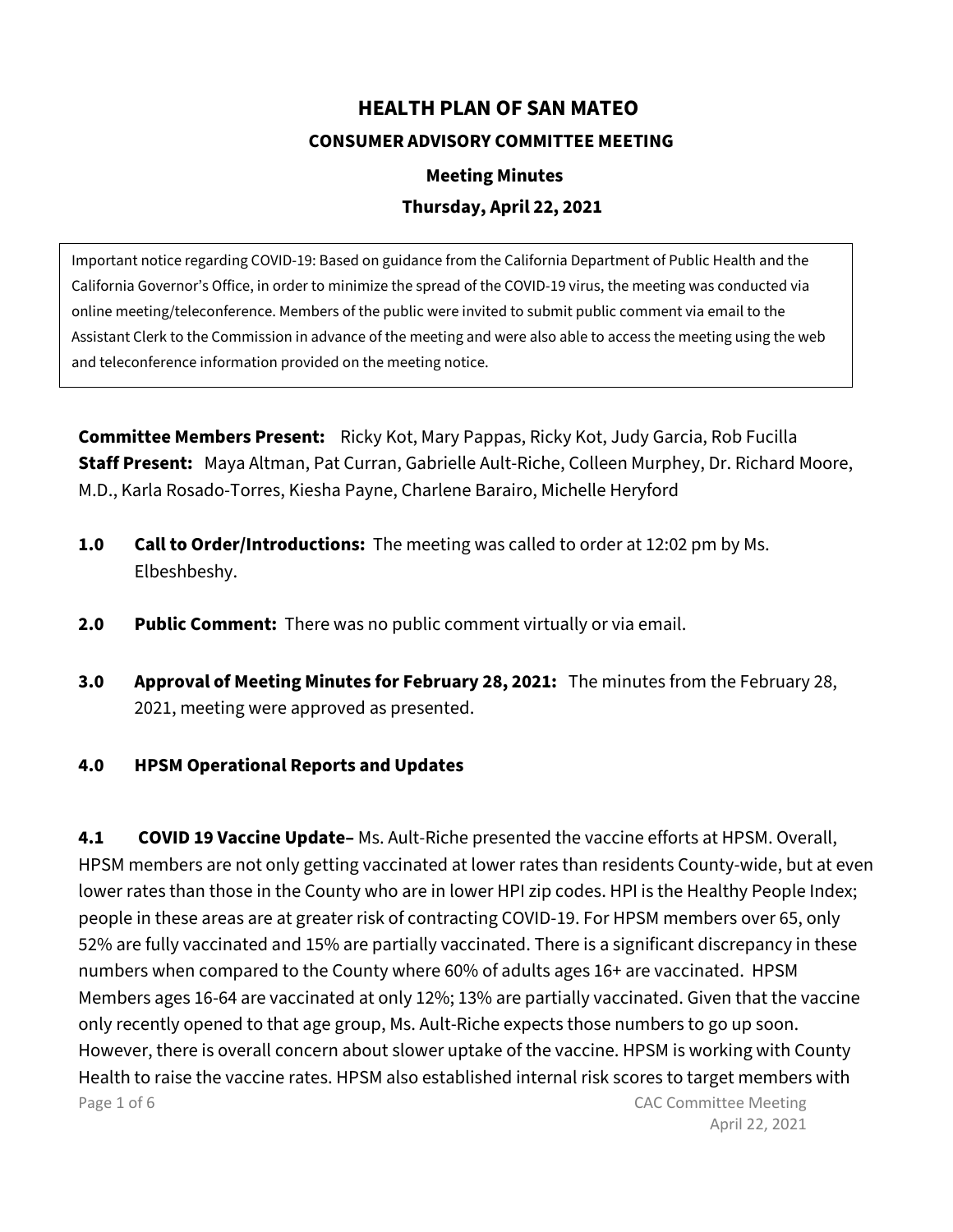pre-existing conditions that would put them at risk of contracting COVID. They included race/ethnicity data because certain races and ethnicities are at higher risk. Because HPSM focused on these populations, these groups have higher vaccination rates than those at lower risk. Ms. Ault-Riche reminded the committee increasing vaccination rates is an ongoing effort. She listed the rates by race/ethnicity. American Indian or Alaskan Native and Native Hawaiian rates are very low. While the rates are low, the number of members who identify with those ethnicities is also low. Vaccination rates are also low among speakers of Arabic, Spanish and Portuguese and the cities that are seeing low rates are Redwood City, East Palo Alto, and the Menlo Park/Fair Oaks area.

She went over some of the barriers to vaccination, the big one being access to and comfort with technology. Some HPSM members don't have access to the internet, do not have an email address, or are generally not tech savvy, which is a barrier given that most vaccination appointments require online sign-up. Fortunately, County Health has recently added walk-up clinics, which has helped with this issue. Members also encounter linguistic barriers, since most vaccination sign-ups are in English only, with some offering Spanish. There are also physical barriers, as some members are homebound and lack the ability to physically get themselves to a vaccination site. To address this need, County Health provides in-home vaccination, but this is a slow process. She mentioned that HPSM provides free transportation for those who need it, but some members may not be aware of this benefit. Customer Support and the Marketing Team (Marcom) are working together to raise awareness of this free service. There is also the issue of vaccine hesitancy due to misinformation. There are lot of misconceptions about the vaccine regarding safety and efficacy.

She shared recent efforts by the Member Services and CareAdvantage Unit Call Centers to address some of these barriers. The call volume has been extremely high recently, and both call centers have provided a lot of one-on-one support to members, answering questions about access to the vaccine and signing members up for vaccine appointments over the phone. This has been very helpful to members who need higher-touch support to overcome the barriers discussed above. HPSM has also been partnering with County Health and as a result has a dedicated supply of vaccines for HPSM members at Stanford and NEMS. HPSM has been sharing a lot of information over social media on Facebook and Instagram as well as the HPSM website. Now that HPSM has worked to get as much information out as possible, the plan is to step back and try to be a little more strategic in their communications. One tactic they are exploring involves supporting smaller primary care providers in sending letters to their patients encouraging them to get the vaccine. HPSM has the infrastructure to do large scale mailings, which is something that some of the smaller providers are not equipped to do. They are also looking for other creative ways to support providers in the community. Finally, she noted that HPSM has assembled a COVID home protection kit for members. The kits include masks, hand sanitizer, disinfecting wipes and thermometers along with health education materials about

Page 2 of 6 CAC Committee Meeting April 22, 2021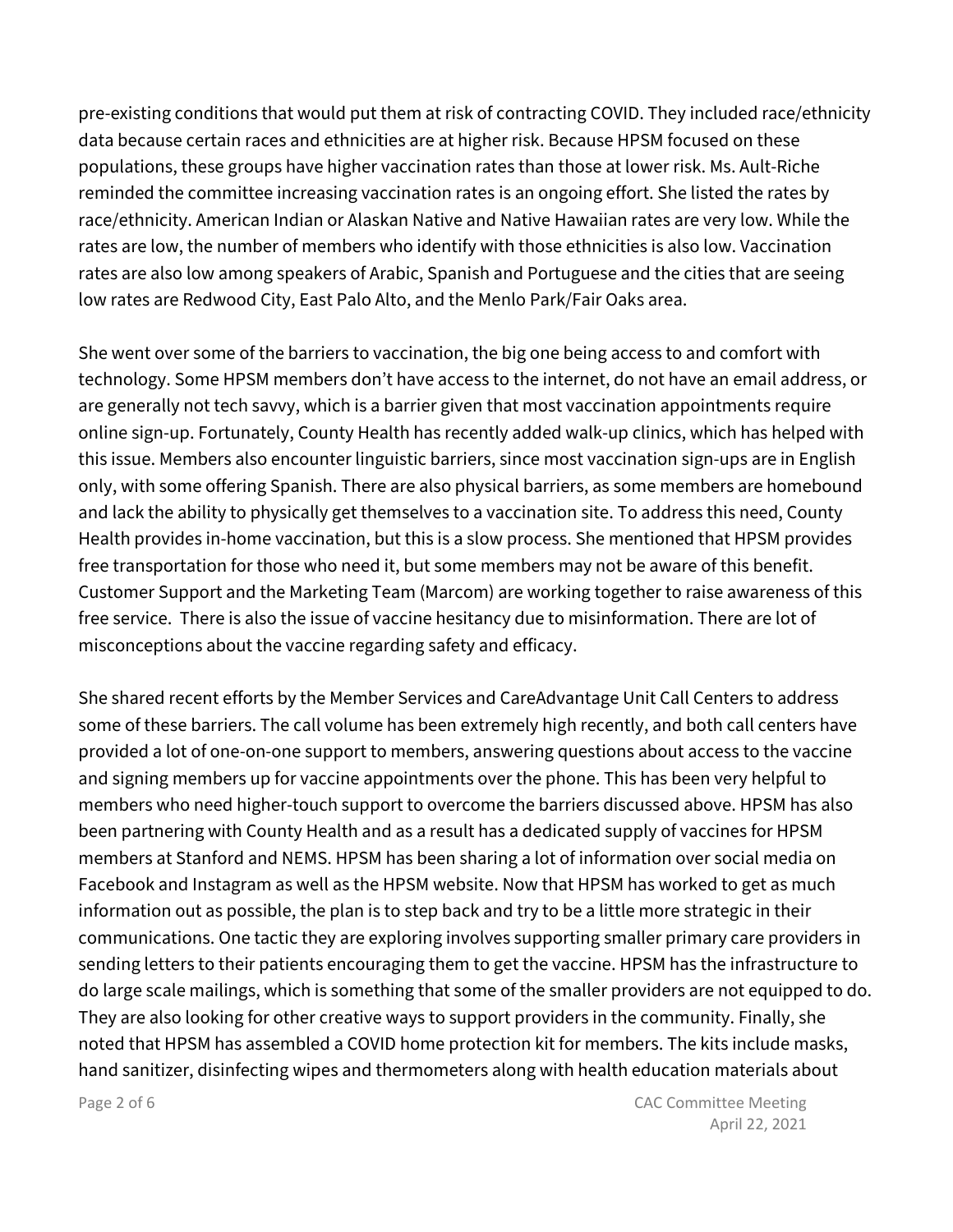how to prevent disease spread within the household. Ms. Ault-Riche said they have many kits and urged the group to request one for HPSM members if needed. Simply email or call the Health Education team to request one.

Mr. Fucilla said he was impressed with the efforts thus far. He asked what the realistic goal is, and Ms. Ault-Riche said the goal is to meet the County-wide vaccination rate, which is about 80%. She asked for feedback and if there was anything further HPSM can do to improve these numbers? Dr. Moore said that some younger members feel they will get COVID if they get the vaccine. There is also a pretty vocal group of anti-vaxxers. He noted that several of the COHS are offering incentives. Ms. Ault-Riche said that is something HPSM is looking into.

Ms. Ault-Riche shared some materials they've created about vaccine hesitancy and asked for the committee's feedback before mailing them to members. The committee did not indicate that changes were needed to these materials. HPSM has also partnered with County Health who plan to call higher risk HPSM members who have not been vaccinated yet.

**4.2 CEO Update:** Mr. Curran provided a report on behalf of CEO Maya Altman. He thanked HPSM staff for all their work on the vaccine front. He said County Health has been very helpful in sharing data and information and have been great partners with whom to collaborate.

He announced that HPSM has a new Chief Medical Officer, Dr. Chris Esguerra. He has worked with HPSM before, most recently as a consultant during the last year. Mr. Curran thanked Dr. Moore for his work as the interim CMO.

Dental integration is scheduled for 2022. HPSM has hired a new Dental Benefits Manager, Marisa Cardarelli. They plan to hire a Dental Director in the fall and will bring this position to the Commission for final approval in August. They will have to go before the Commission in the fall to go over the rates, which they won't receive until the summer.

CalAIM, which has many facets is also scheduled for January 2022. One of the programs that will most affect HPSM members is the transition of the Whole Person Care program into what will be called the Enhanced Case Management (ECM) program. He reminded the group that the State has released the budget and the overall assessment is better than everyone anticipated. Both the budget and tax revenues were better than expected, so they do not anticipate any cuts.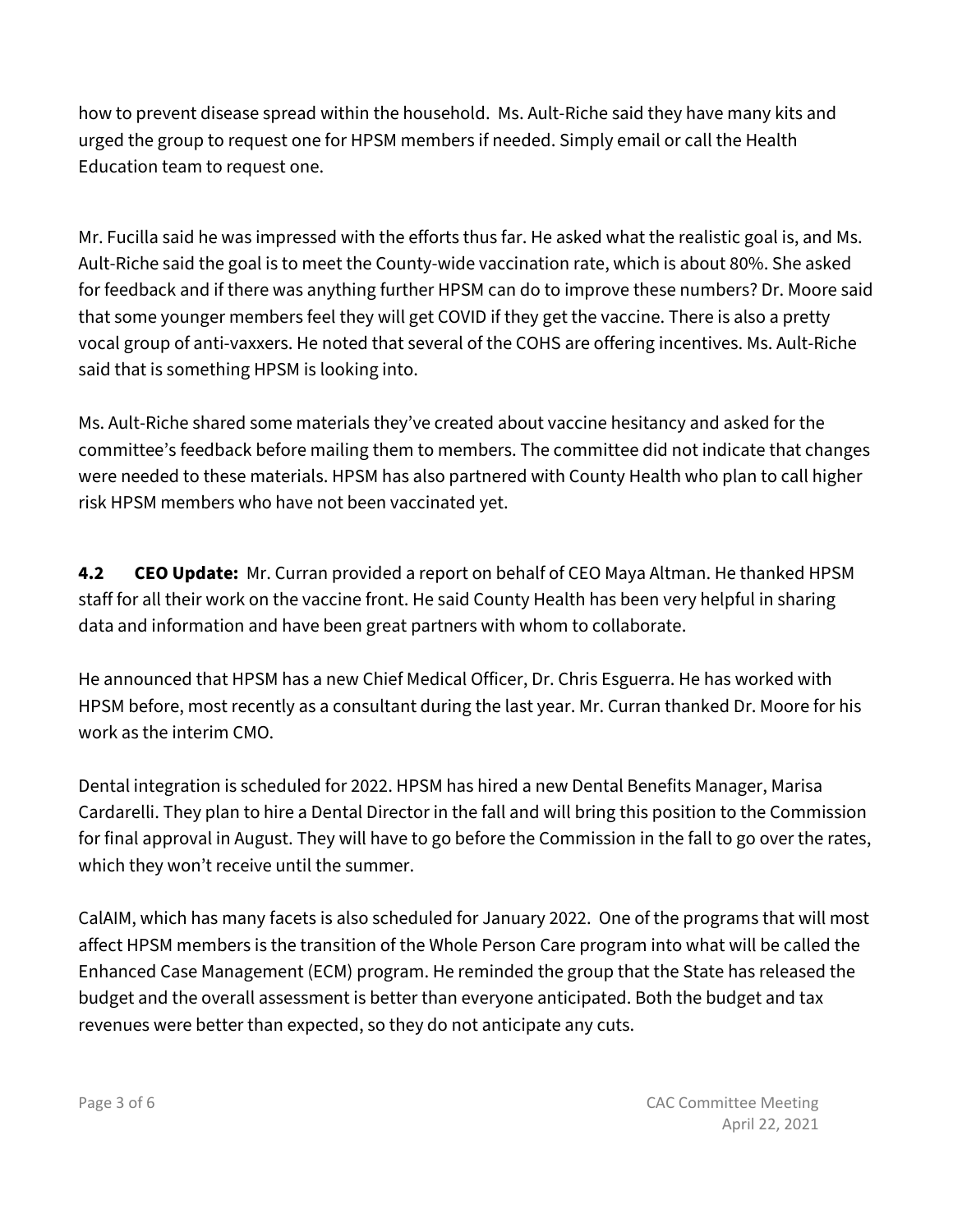**4.3 CMO Update:** Dr. Moore gave an update on COVID-19. Presently, HPSM has only two COVID positive members, and there are no COVID positive patients in any of the skilled nursing facilities (SNFs). SNFs have been doing a great job on vaccinations and infection control. There are 5 new skilled nursing facilities. He noted there is even one in Oakland that is a specialty facility that provides neurobehavioral and chronic mental illness services.

The post-acute transfer from Landmark to Vituity has been smooth. They will be working with Core Continuity group another SNFist group and Vituity as well as community members to develop a preferred SNFist provider network. Internally they are working on determining requirements for the preferred status. Dr. Moore is promoting participation in the American Medical Directors Association (AMDA) which is now called the Society of Post-Acute and Long-Term Care medicine. He also reported on AB 749 Medical Director Certification, which reads: "A SNF shall not contract with a person as a medical director if the person is not, or will not be within five years, certified by the American Board of Post-Acute and Long-Term Care Medicine as a Certified Medical Director – this covers 22 critical areas of PALTC practice, administration, and leadership; requires ongoing education and must be renewed every 6 years."

There is a meeting today with the Nursing Facility Learning Collaborative. Topics include the Nursing Facility Quality Payment Program Overview and Eligibility and the Non-Emergency Medical Transportation (NEMT) benefit. HPSM members that had been attending the recently closed Senior Focus CBAS have opted to move to another center. Some have agreed to be referred by the Multipurpose Senior Services Program (MSSP) and others are being care managed by one of HPSMs Care Coordination Case Managers.

**4.4 Provider Services:** Ms. Murphey spoke briefly about the vaccine efforts at HPSM. They are looking at vaccine equity across the membership. There are higher vaccination rates among HPSM's older population as early efforts have paid off. They are still lagging behind the County but doing well. They've prioritized members with health risks and conditions and have had some dedicated events specifically for HPSM members. Now that vaccine availability has opened across the County their focus has shifted a bit. Part of that is making sure that they continue to direct additional resources to make it easier for members who may face barriers. The other part is working with providers, particularly primary care providers (PCPs) to answer questions about vaccine hesitancy. They are already working with some of the PCPs to address this.

She also provided some network updates. HPSM is working hard to add Behavioral Health providers to the network, noting that the need has really increased lately not just locally but nationwide. HPSM has a couple of new provider groups to address that. They have also been focusing on the SNF

Page 4 of 6 CAC Committee Meeting April 22, 2021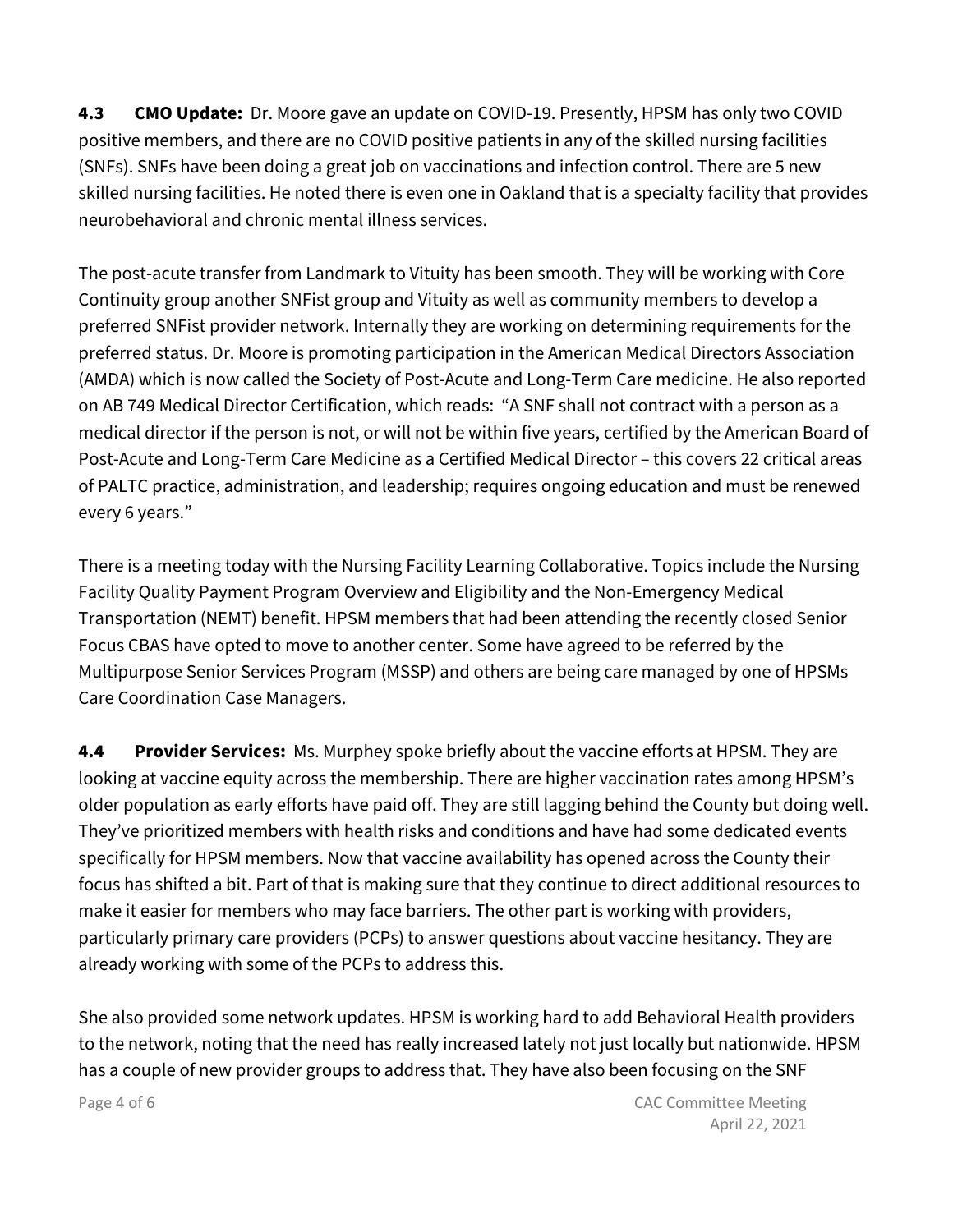facilities. There is a new group that will be rounding at Burlingame Skilled Nursing and Millbrae, called Vituity. They are taking over some of the work Landmark did in the SNFs for post-acute.

They are also continuing their work with hospital partners; they have a meeting coming up with folks who work in the Emergency Departments of the larger hospitals in the County. They will discuss ideas and best practices around care transitions for members leaving the hospital as well as ways to support members when they are at the ED.

**4.5 Member Services:** Ms. Ault-Riche opened with enrollment. She reported that Medi-Cal enrollments has been steadily increasing but not because there are more new members. The high enrollment is a result of the State's halt on "negative actions" for Medi-Cal coverage. This means that the County Human Services Agency (HSA) is not processing redeterminations for most members because of the public health emergency. It is unknown how re-determinations will be processed once the public health emergency is over. Membership for the ACE line of business is continuing to rise for the same reason. CareAdvantage (CA) enrollment has increased a little in 2020 but not significantly. The top 3 reasons people leave CA are members passing away, moving from the county or members losing their Medi-Cal. What they are seeing now is that considerably more are lost because of members passing, which makes some sense as this is an older population in the midst of a pandemic. She warned the group that HPSM is also losing an increasing number of members because they are enrolling in other Medicare Advantage plans. There are a couple of new plans on the market with aggressive marketing tactics that offer additional benefits like gym memberships, more expansive vision benefits, and international medical coverage. CMC does not offer these benefits. Interestingly, of those that leave, 25% return in a few months. This trend is concerning as it reflects that members are not aware of what they are signing up for. Members don't always realize that they are losing their CMC coverage. They often think their new Medicare Advantage coverage is in addition to their existing CMC coverage. HPSM has notified HICAP of these trends as they may indicate insincere marketing practices by the other health plans.

Regarding call center performance, the CA Unit was unable to meet some of their goals in Q1, mainly because call volume increased 127% over the past year, which is a dramatic turn for this small team. Quality scores, however, were met.

Ms. Williams reported on the Member Services Call Center metrics. Q1 call timeliness goals were not met. As with the CA line, call volume has increased drastically due to questions about COVID and the vaccine. The call abandonment rate, however, was met. They have adopted an all-hands-on deck approach and have enlisted help from the Member Services Program Specialists and Customer Support Float who normally do not cover the phones. Call monitoring quality goals were also not met;

Page 5 of 6 CAC Committee Meeting April 22, 2021